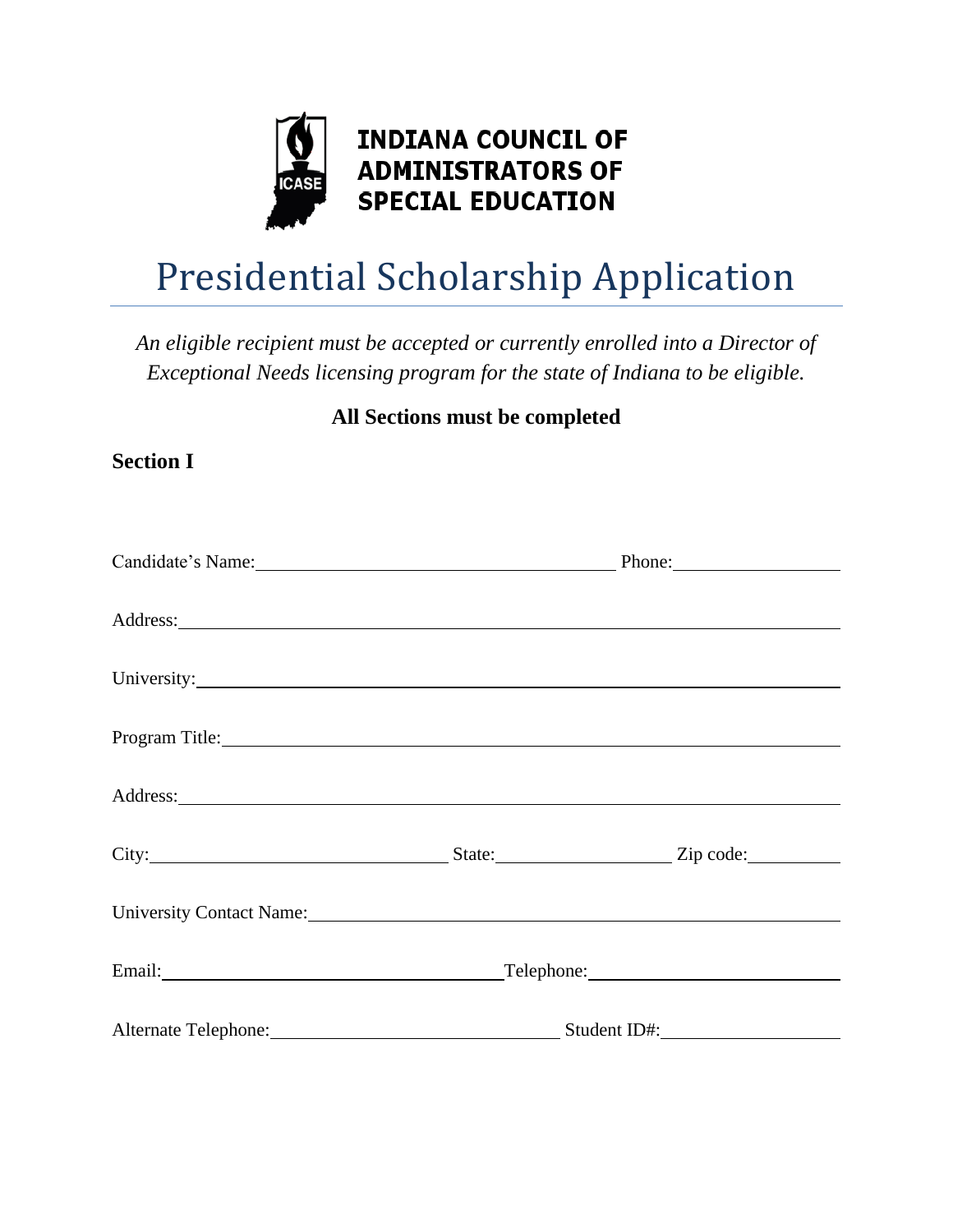#### **Section II**

*An eligible recipient must have two recommendations, one from a current director* 

*of special education and another from immediate supervisor/administrator* 

#### *Each administrator may be contacted*

| Director's email: Director's Phone:                                                                                                                                                                |      |  |  |  |
|----------------------------------------------------------------------------------------------------------------------------------------------------------------------------------------------------|------|--|--|--|
|                                                                                                                                                                                                    |      |  |  |  |
|                                                                                                                                                                                                    |      |  |  |  |
|                                                                                                                                                                                                    |      |  |  |  |
|                                                                                                                                                                                                    | GPA: |  |  |  |
| (If currently enrolled in a program to include a graduate degree, please state "currently enrolled" above)<br>Please submit verification of admittance, enrollment or current advisor's signature: |      |  |  |  |
|                                                                                                                                                                                                    |      |  |  |  |
|                                                                                                                                                                                                    |      |  |  |  |

*Please submit two letters of recommendation with application; one from an administrator in special education and another from an immediate supervisor (principal, assistant principal, superintendent or program professor in the licensing program if currently taking classes)*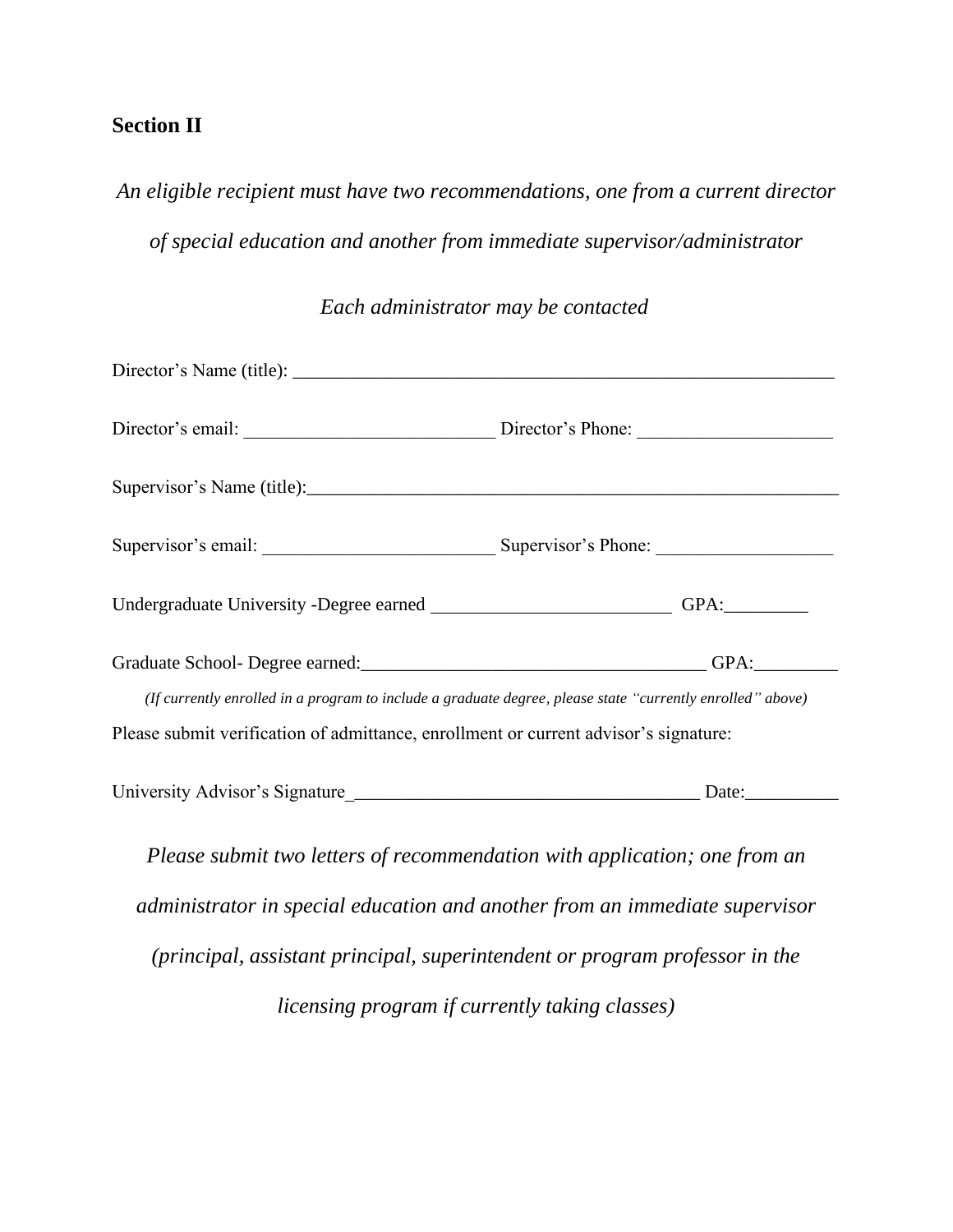#### **Section III**

### *Professional Organization Affiliation and Accomplishments*

| Organization | Role |  |
|--------------|------|--|
|              |      |  |
|              |      |  |
|              |      |  |
|              |      |  |
|              |      |  |
|              |      |  |

#### **Accomplishments/Activities**

*Candidates must demonstrate a desire to develop or participate in activities which contribute to helping individuals with exceptional needs- (committees, professional* 

*leadership roles, community service projects or activities)*